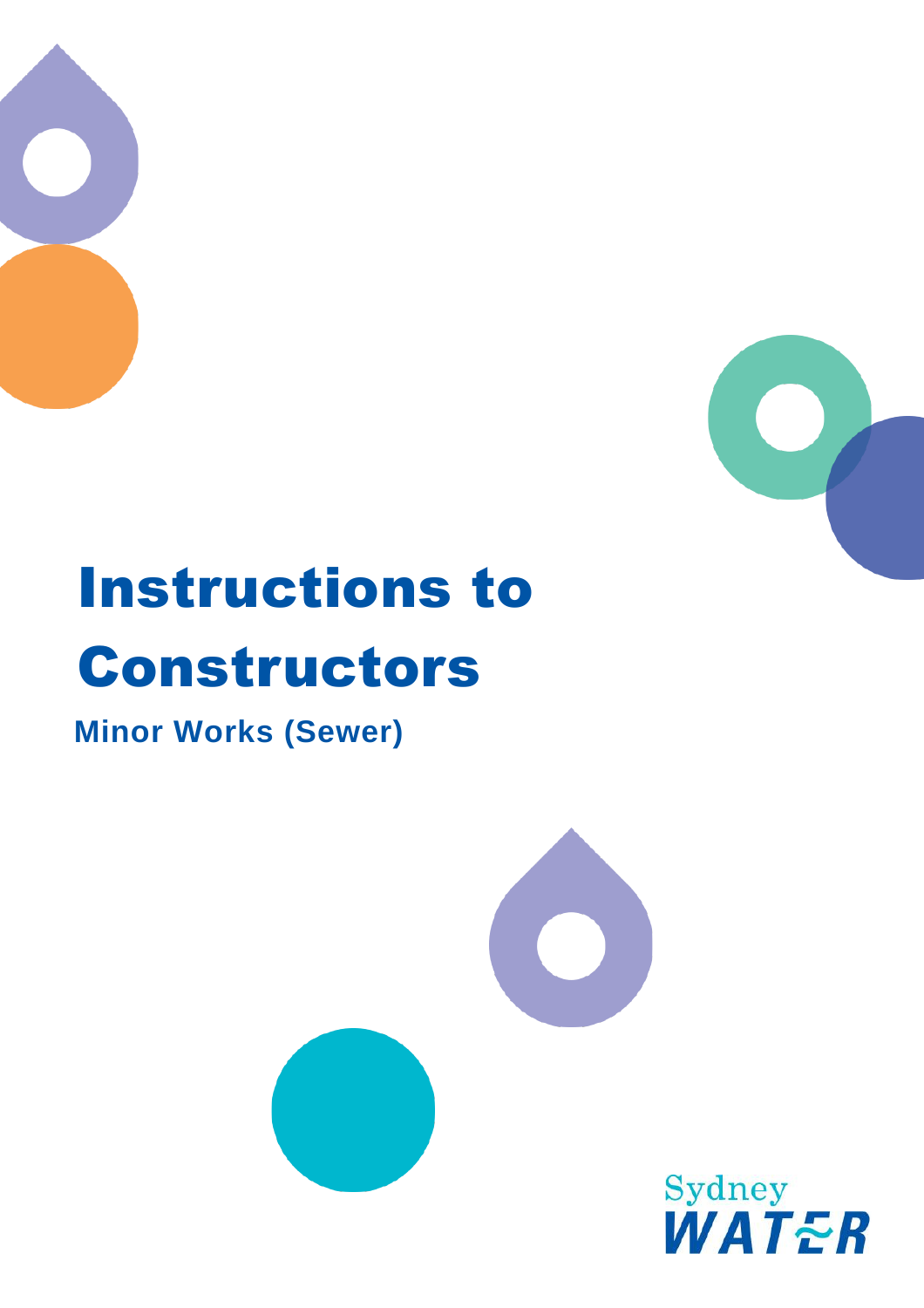



#### **Table of contents**

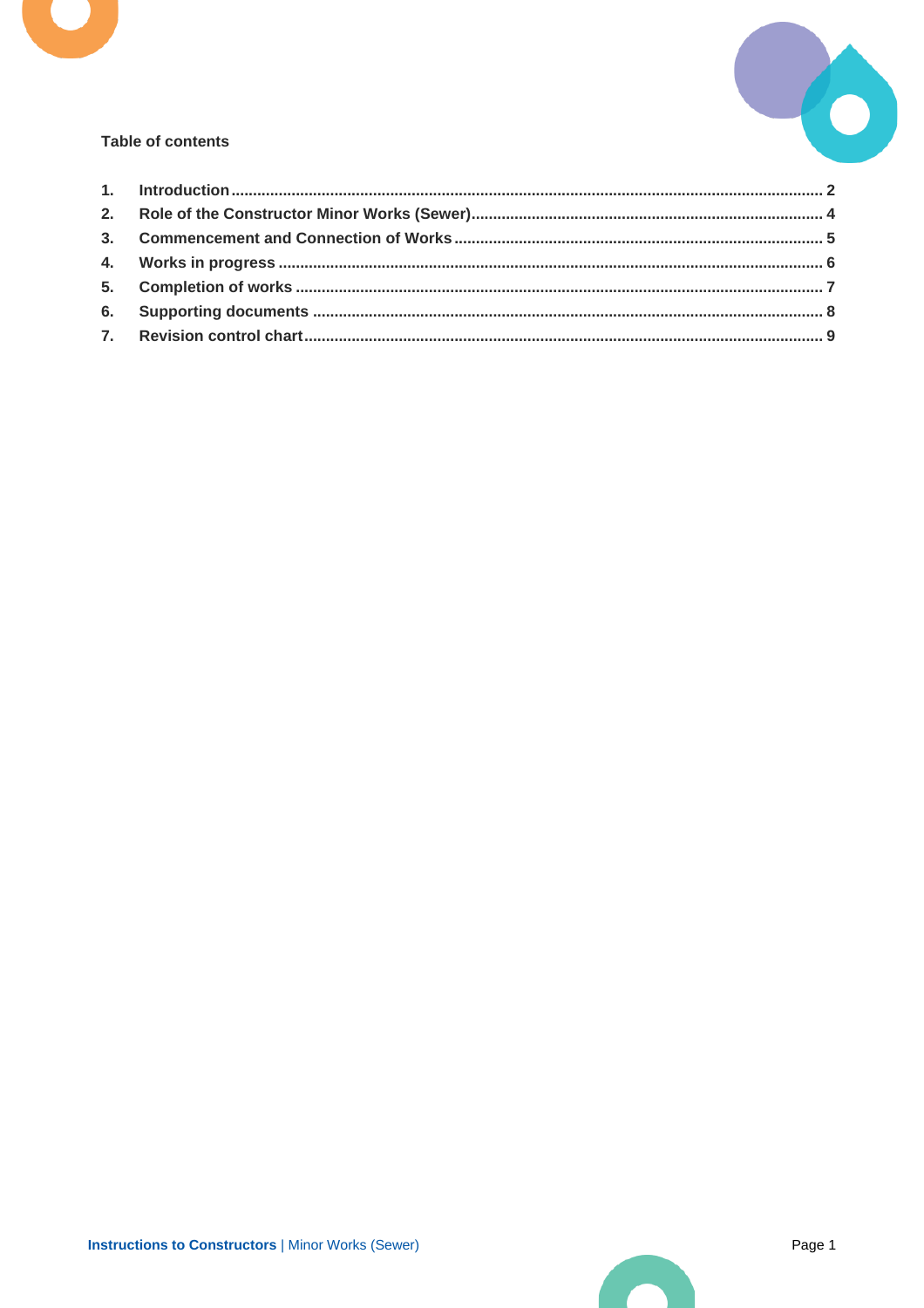



## <span id="page-2-0"></span>**1. Introduction**

These Instructions are provided for Constructors of Minor Works (sewer) engaged to construct specified sewerage infrastructure for either:

- 1.1 Developer work which must be facilitated by a Water Servicing Coordinator (WSC) under Sydney Water's e-Developer process and a Deed or Agreement with Sydney Water (**Works under a WSC**), or
- 1.2 Non-developer work or other work not requiring a Section 73 Certificate which can be facilitated by application through Sydney Water Tap in® and may require a Deed or Agreement with Sydney Water (**Works under Tap in®**).

This work applies only to those Constructors appropriately listed by Sydney Water for the category of work proposed.

#### **Scope of Minor Works (sewer)**

There may be occasions where works are initiated but are later found to be beyond the scope of the capability held by the Constructor or have other complexities that are beyond the scope of Minor Works (MS). Works beyond the scope of MS are considered Major Works and require Constructors to hold S1 or S2 capabilities and are managed under the Instructions to Constructors for Major Works. See below for the scope for 'MS', 'S1' and 'S2' Works.

#### **Scope for 'MS' listed Constructors**

Works relating to gravity sewers of size  $\leq$  DN 225 and depth  $\leq$  2.5 metres (measured from the invert of the sewer to the ground surface) and limited to:

- Inserting junctions/property connection arrangements into existing VC and PVC sewers.
- Constructing Property Connection Sewers (PCSs) of length not greater than 12 metres measured along the axis of the PCS from the centreline of the sewer at the PCS connection point to the centreline of the furthest riser for the IS or RP. Configurations may include a PCS off another PCS, extension of an existing PCS on line and grade or a PCS off an existing customer sanitary drain inlet at a MH (see Notes 1 and 2).
- Constructing extensions of existing sewers on line and grade of length not greater than 12 metres (measured along the axis of the extension from the end of the existing sewer to the centreline of the TMS), where justification for extension has been accepted by Sydney Water (see Notes 1 and 3).
- Concrete encasing up to 25 metres of an existing VC or PVC sewer.
- Replacing up to 25 metres of existing VC or PVC sewer as a precursor to concrete encasement.
- Sealing points of connection to Sydney Water's sewer.

#### **Scope for 'S1 and S2' listed Constructors**

Works beyond the scope of MS listed constructors must be performed by S1 and S2 listed constructors (see Note 4). The scope is extended to works relating to gravity sewers of size  $\leq$  DN 225 and depth  $\leq$  6.0 metres (measured from the invert of the sewer to the ground surface) and limited to: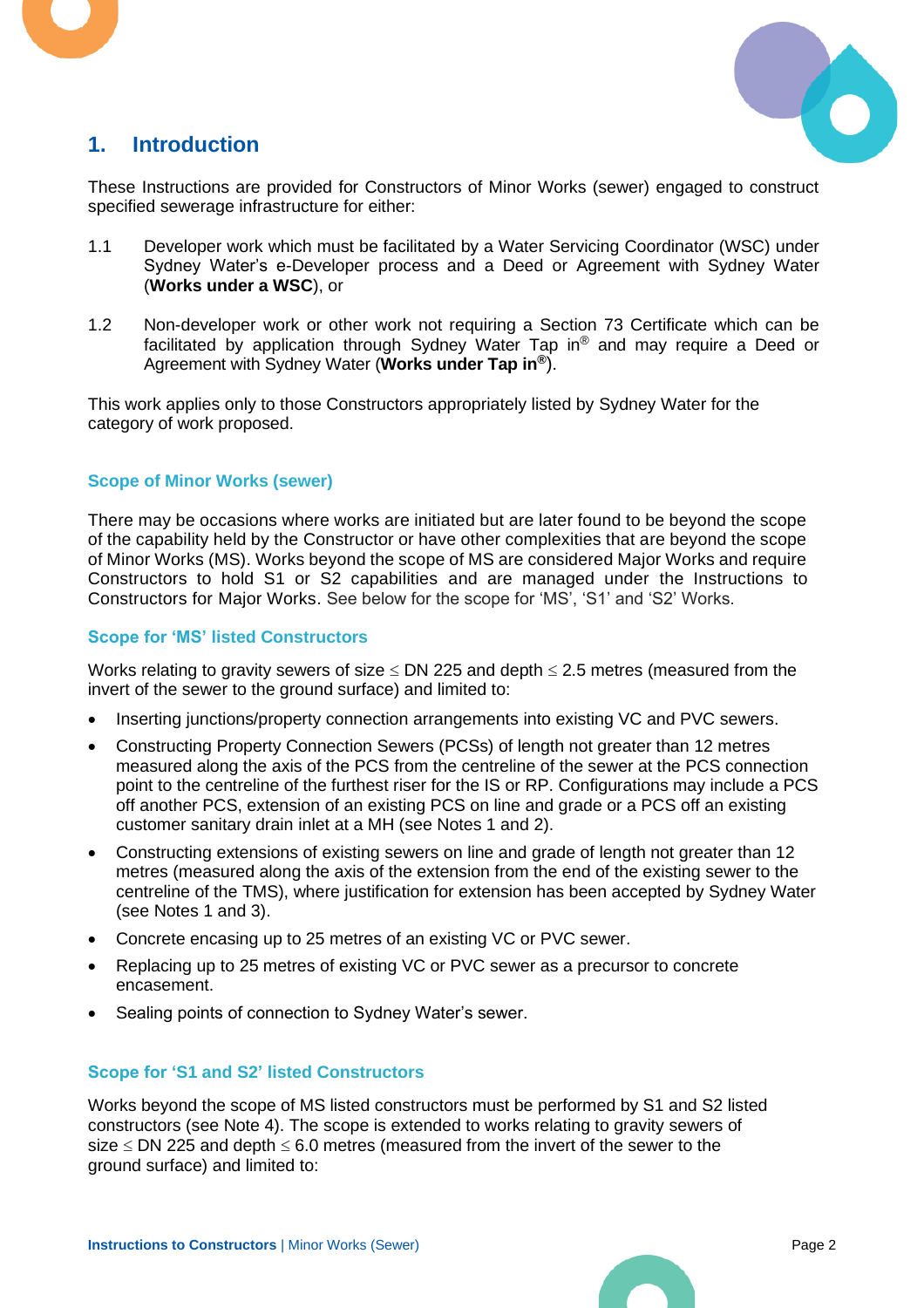

- Inserting junctions/property connection arrangements into existing VC and PVC sewers.
- Constructing PCSs of length not greater than 25 metres measured along the axis of the PCS from the centreline of the sewer at the PCS connection point to the centreline of the furthest riser for the IS or RP. Configurations may include a PCS off another PCS, extension of an existing PCS on line and grade or a PCS off an existing customer sanitary drain inlet at a MH (see Notes 1 and 2).
- Constructing extensions of existing sewers on line and grade of length not greater than 25 metres (measured along the axis of the extension from the end of the existing sewer to the centreline of the TMS), where justification for extension has been accepted by Sydney Water (see Notes 1 and 3).
- Concrete encasing an existing VC or PVC sewer. Concrete encasing an existing VC or PVC sewer of size > DN 225 and ≤ DN 300 where pipe replacement/flow management is not required is also permitted.
- Replacing up to 25 metres of existing VC, PVC, CI or DI sewer as a precursor to concrete encasement.
- Sealing points of connection to Sydney Water's sewer.
- Disusing PCSs and sewers of size  $\leq$  DN 300 (see Note 5).

#### **Notes:**

- 1. **Sydney Water Tap in® will only accept** an application where the PCS or sewer extension is proposed to be not greater than 12 metres**.** If the length is proposed to be greater than 12 metres, the application **must be lodged through a WSC**.
- 2. Breaking into existing MHs for new connections is not permitted.
- 3. Any proposal to extend a 'dead-end' sewer requires a detailed design to be provided to Sydney Water for consideration and approval before construction.
- 4. Where the scope falls outside that for 'MS' listed constructors, the appropriate additional requirements of 'Sewerage Code of Australia WSA 02-2002-2.2 (Sydney Water Edition) Version 4-2017' will apply. Generally, survey, design and compliance testing will not be required except where the WSC or Sydney Water, having considered risks relevant to the case, specifies requirements.
- 5. Any proposal to disuse a sewer will require consultation with Sydney Water and may involve the submission of a detailed design and method prior to approval for construction.
- 6. For purposes of these requirements, VC includes all types of earthenware and clay pipes.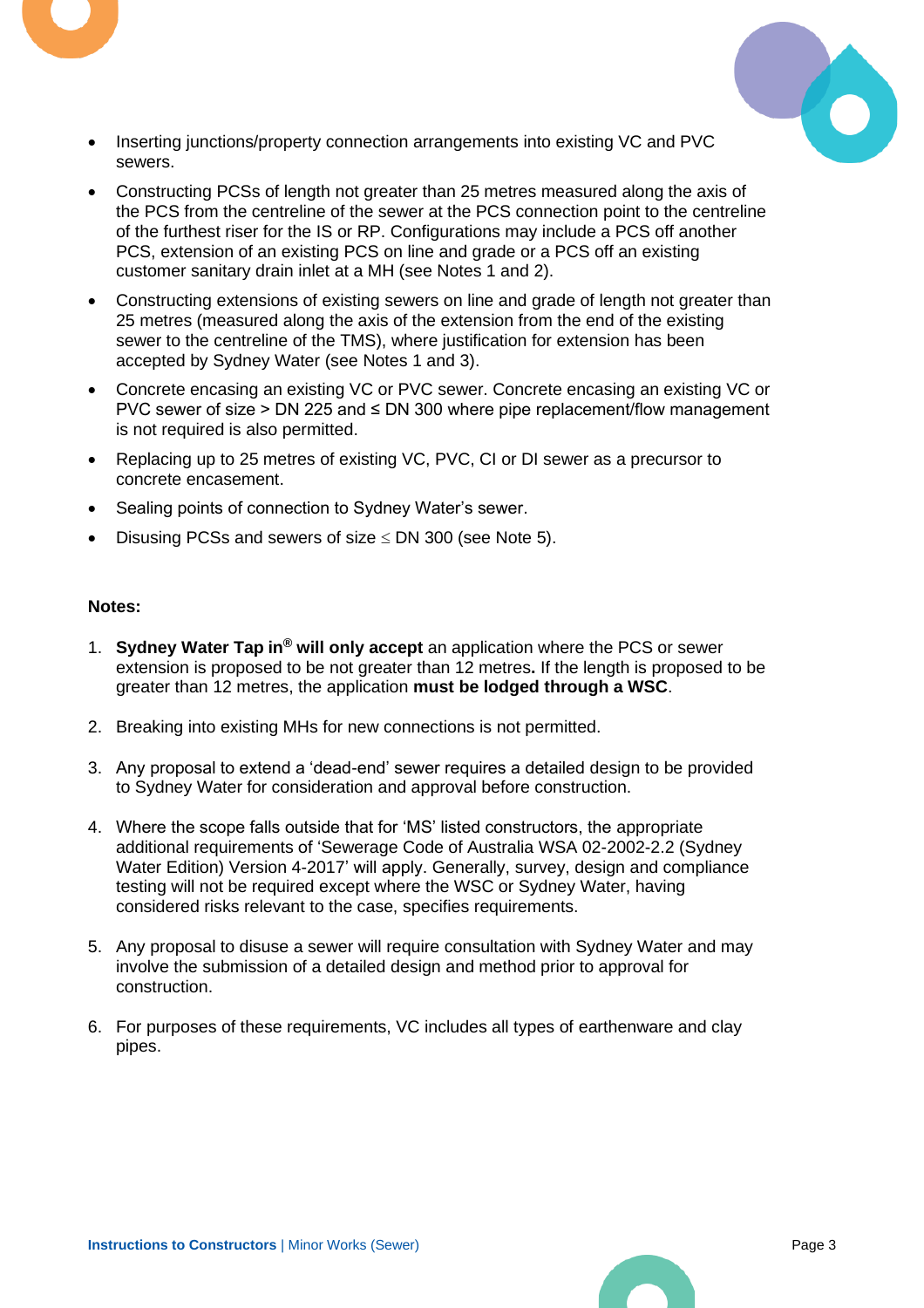



**The scope of Minor Works (sewer) does NOT include construction of PCSs, extension of sewers and concrete encasement of sewers in mine subsidence and unstable land areas, however inserting junctions/property connection arrangements are permitted. For information on the location of mine subsidence and unstable land areas, visit** [Subsidence Advisory NSW](https://www.subsidenceadvisory.nsw.gov.au/) **.**

## <span id="page-4-0"></span>**2. Role of the Constructor Minor Works (Sewer)**

The role of the Constructor in carrying out Minor Works (sewer) works will vary depending on whether works are facilitated under either 1.1 or 1.2 above:

- **2.1 Works under a WSC** The WSC will ensure that the Constructor's company is listed on Sydney Water's website and has key personnel who meet Sydney Water's [Mandatory Criteria for Listed Providers](https://www.sydneywater.com.au/plumbing-building-developing/provider-information/maintain-your-listing.html.html) in respect of the specified developer works. The Constructor will need to provide the names of key personnel and written confirmation via the Provider Capability Checklist – Constructor (Provider form 23) to the WSC that they meet Sydney Water's criteria for the specified works. The Constructor will then construct the works in accordance with the executed Deed or Agreement with Sydney Water, addressing the conditions given in the Notice of Requirements (NOR) and the documented design servicing solutions (provided by the WSC) following the procedures outlined herein. At completion of the works, provide the WSC with a Hydra sketch showing the Work As Constructed (WAC) information and a completed Minor Works – Work As Constructed Report (Provider form 13), or
- **2.2 Works under Sydney Water Tap in**<sup>®</sup> the Constructor will construct the works in accordance with the executed Deed or Agreement with Sydney Water and the procedures outlined in these instructions. At completion of the works, provide a Hydra sketch showing the Work As Constructed (WAC) information and a completed Minor Works – Work As Constructed Report (Provider form 13).

#### **Notes:**

- **1.** Where entry onto adjoining property is necessary, construction must not commence before entry procedures have been addressed including completion of Permission to Enter form(s) (Provider forms\_04A and 04B from Sydney Water's website). For more details refer to the Instructions to Water Servicing Coordinators (Major Works) on Sydney Water's website.
- **2. The Constructor must advise Sydney Water immediately if they become aware of any connection or interference to Sydney Water assets without prior Sydney Water approval or before the approved connection time. Contact Sydney Water through a SWConnect communication or by calling 13 20 90 (available 24 hours / 7 days a week) if urgent. After notifying Sydney Water, the Constructor must also notify the WSC.**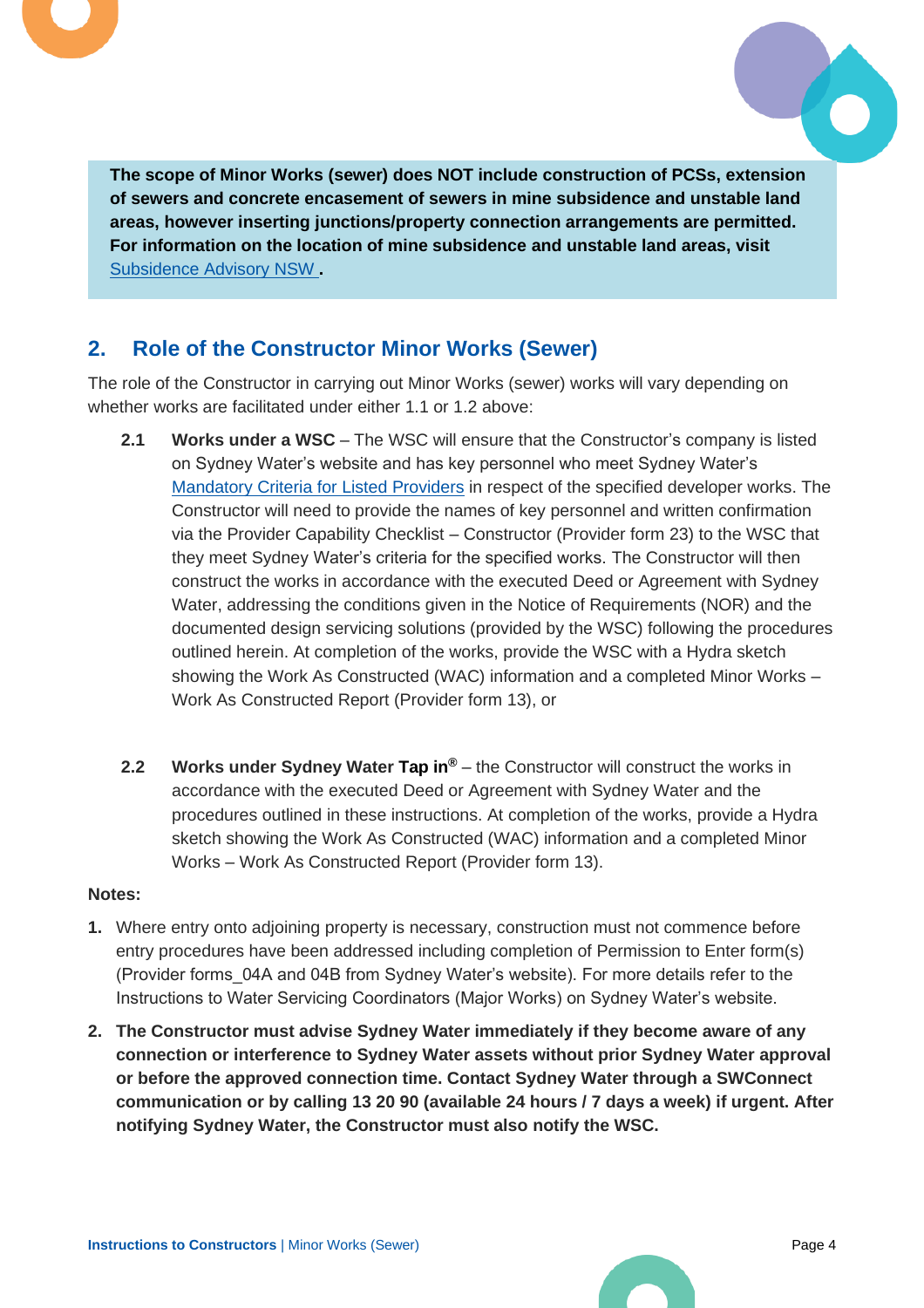

## <span id="page-5-0"></span>**3. Commencement and Connection of Works**

The Constructor must ensure that the WSC has consulted and provided them with a:

- documented design servicing solution, or
- service location print (Hydra plot), and
- Work As Constructed Report template.

The Constructor must ensure that the Construction Commencement Notice (CCN) for the proposed works is submitted, **with at least a minimum of two (2) working days' notice**, as follows:

3.1 **Works under a WSC –** the WSC will consult with the Constructor and, prior to commencement of construction, the WSC and the Constructor must sign the Deed or Agreement. The WSC must submit a Construction Commencement Notice (CCN) through SWConnect.

The CCN must include:

- 1. the construction commencement date of the works, and
- 2. the connection audit starting and end times.

If work is not to commence on the construction commencement date, the Constructor in consultation with the WSC shall, prior to the original construction commencement date, ensure the WSC advises Sydney Water of the deferment or cancellation through SWConnect and receives acknowledgment from Sydney Water that the deferment or cancellation has been accepted.

3.2 **Works under Sydney Water Tap in® –** the Constructor must forward a copy of the CCN using [Form 08D](https://www.sydneywater.com.au/content/dam/sydneywater/documents/provider-information/constructing-new-pipes/construction-commencement-notice-minor-works-wastewater-sw-tap-in-only.doc) to [minorworks@sydneywater.com.au.](mailto:minorworks@sydneywater.com.au)

The CCN must include:

- 1. the construction commencement date of the works, and
- 2. the connection audit starting and end times.

If work is not to commence on the construction commencement date, the Constructor, prior to the original construction commencement date, must advise Sydney Water of the deferment or cancellation through the above email address.

#### **Audit of Minor Works:**

Sydney Water's Network Operations team will select works to be audited at random.The Constructor must commence the works on the day nominated on the CCN and ensure the works are ready for connection to Sydney Water's asset(s) and held for thirty (30) minutes from the connection audit start time on the CCN. If the Network Operator does not attend the site by the end of this thirty (30) minute period, then the Constructor may proceed to connect to Sydney Water's asset(s), however, must provide to the WSC a timestamped photo of the connection before concrete encasement and/or backfilling of the trench occurs. This photo may be requested by Sydney Water.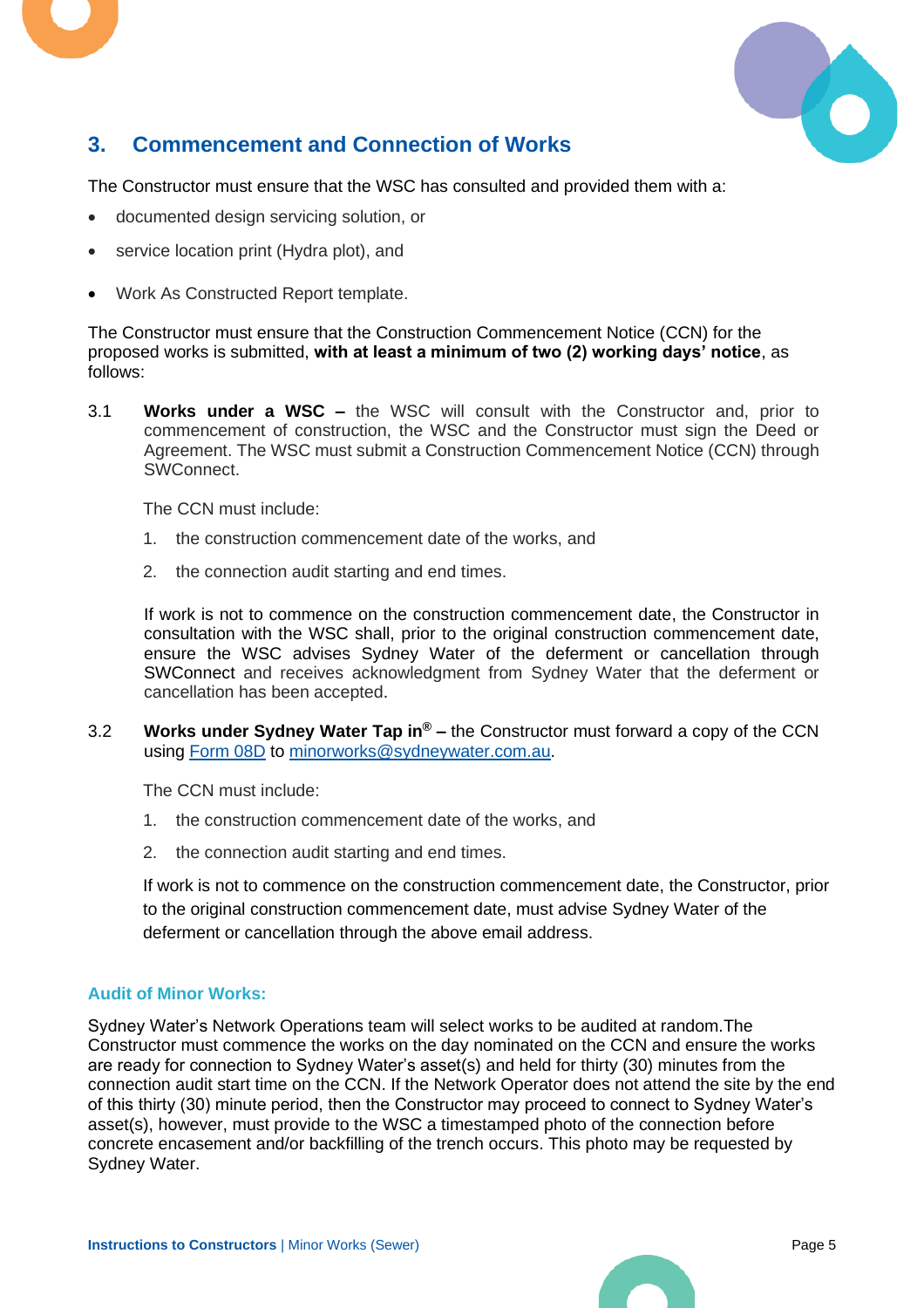



Construction shall not take place until the Constructor has prepared and implemented a sitespecific Project Safety Plan and Environmental Management Plan which addresses SafeWork NSW requirements and Sydney Water's Generic Asset Hazards at the Point of Connection for connection of the new works to the existing system including chemical root treatment of sewers. Where appropriate, the Constructor must also provide a plan for managing sewage flows and the containment of sewage spills.

The Constructor must advise the developer and the WSC in situations where it is identified, upon field verification that the scope of work has changed due to the depth, type or location of the existing pipe.

#### **Notes:**

**1.** If it is identified upon excavating to the existing sewer that the scope of work is beyond the Minor Works category, then a listed Major Works constructor will need to complete these works (see Section 1). The Constructor should notify the WSC if upon excavating to the existing sewer, the scope of work is beyond the Minor Works category.

#### **Unauthorised Connections:**

Constructors must not under any circumstances act on advice to make an unauthorised connection to, or interfere with, a Sydney Water asset.

Any connection or interference with Sydney Water's assets in a manner not specified in this instruction is an illegal connection and, at the discretion of Sydney Water, may result in the removal of the provider/s from Sydney Water's list. This instruction includes new developer works and replacement of existing assets.

#### **Notes:**

- **1. If a connection to Sydney Water's asset(s) occurs before the connection end time nominated in the CCN or, in the event of a random audit, before the Network Operations team carries out the audit on the works, the connection will be deemed illegal by Sydney Water.**
- **2. The Constructor must advise Sydney Water immediately if they become aware of any connection or interference to Sydney Water assets without prior Sydney Water approval or before the approved connection time. Contact Sydney Water through a SWConnect communication or by calling 13 20 90 (available 24 hours / 7 days a week) if urgent.**

## <span id="page-6-0"></span>**4. Works in progress**

**For all works covered in these instructions**, the Constructor must ensure that:

• they work under the construction package for the works as well as the current *[Technical](https://www.sydneywater.com.au/content/dam/sydneywater/documents/provider-information/standards-specifications/technical-requirements-and-work-instructions-for-minor-works-sewer.pdf)  [Specification and Work Instructions for Minor Works \(sewer\)](https://www.sydneywater.com.au/content/dam/sydneywater/documents/provider-information/standards-specifications/technical-requirements-and-work-instructions-for-minor-works-sewer.pdf)* and *Instructions to Constructors Minor Works (Sewer)*. Copies of these documents must always be available on site where the works are occurring*,*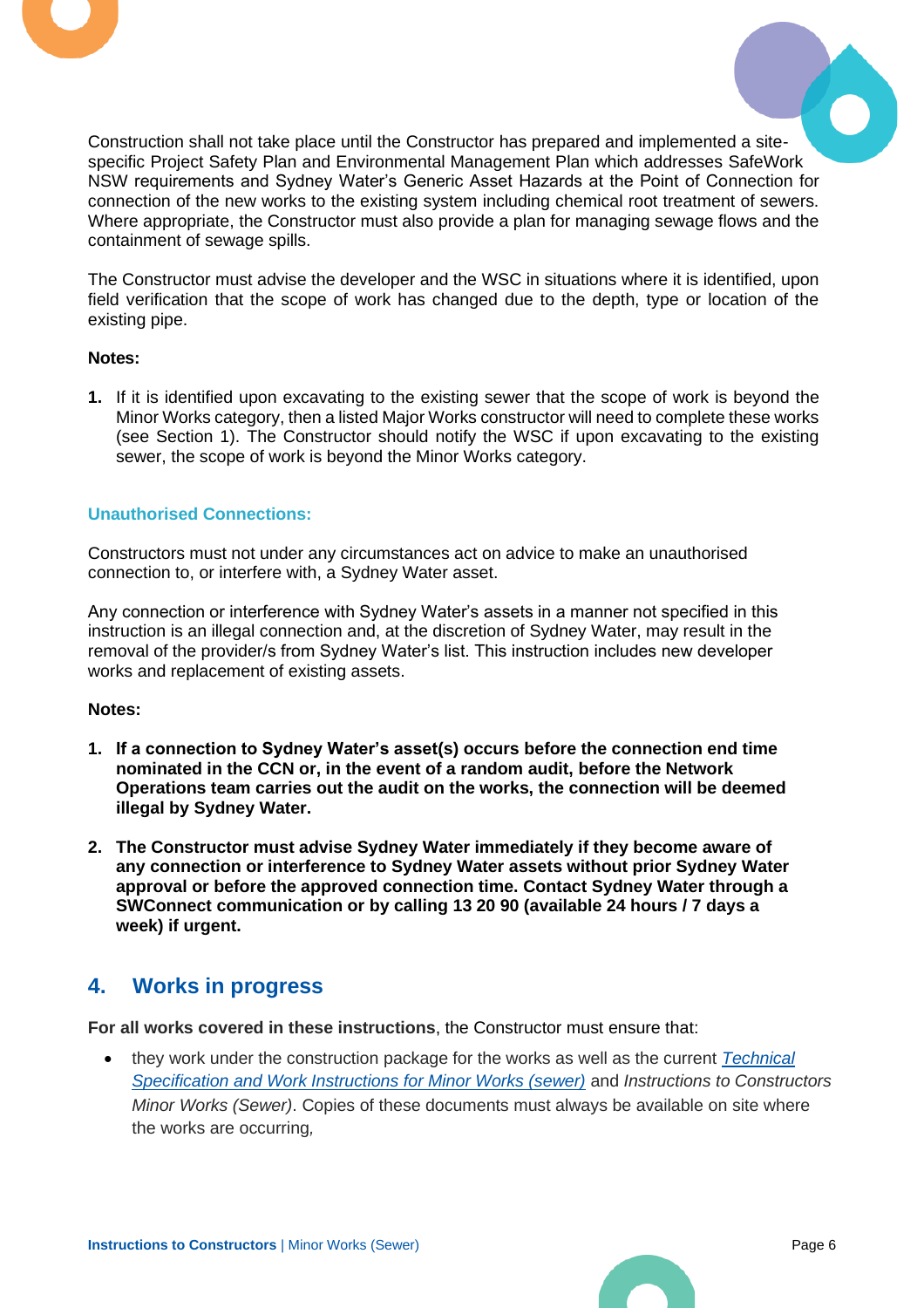

- they have a key person with the appropriate capabilities present at the site where the works are occurring and in progress,
- all personnel on site working for, or subcontracted to the Constructor, have the relevant capabilities to perform the works,
- all products and materials used are authorised by Sydney Water,
- where applicable, in consultation with the WSC, for Property connection point and Property connection sewer installations, the works must provide maximum drainage to the lot,
- where the construction of the works involve the opening of a road or footpath, it is the Constructor's responsibility to obtain the consent of the relevant roads authority and abide by the conditions of consent as referred to in the Roads Act 1993 granted by the approving authority,
- they take all necessary steps to construct the works in the shortest possible time and protect from harm or damage any person, property or part of the environment which may be affected by the construction of the works,
- they ensure that backfilling of trenches shall not commence until authorised by the WSC and, in the case of concrete encasement, 24 hours after the final placement of the concrete,
- they complete the restoration in accordance with Sydney Water requirements, and in the case of works on private property to the satisfaction of the owner,
- they ensure Entry Restoration Clearance, if required, is provided to Sydney Water,
- that, where the works are found by Network Operations not to conform with Sydney Water requirements, the Constructor shall reconstruct the works, or any part thereof, at their cost and pay any additional inspection fees, and
- they comply with any audit requirements Sydney Water may request.

#### **Corrective Action Requests:**

Corrective Action Requests may be issued to a Constructor where work is not performed in accordance with Sydney Water's Standards and instructions.

The Constructor shall provide the following information in response to a Corrective Action Request:

- Cause of problem / fault / non-conformance.
- Action to rectify problem / fault / non-conformance.
- Objective evidence that the specific problem / fault / non-conformance has been rectified.
- Action to prevent recurrence of the problem.

## <span id="page-7-0"></span>**5. Completion of works**

#### 5.1 **Works under a WSC**

After completion of the works, the Constructor must forward to the WSC the following documents:

• The Minor Works - Work as Constructed Report (Provider form 13), and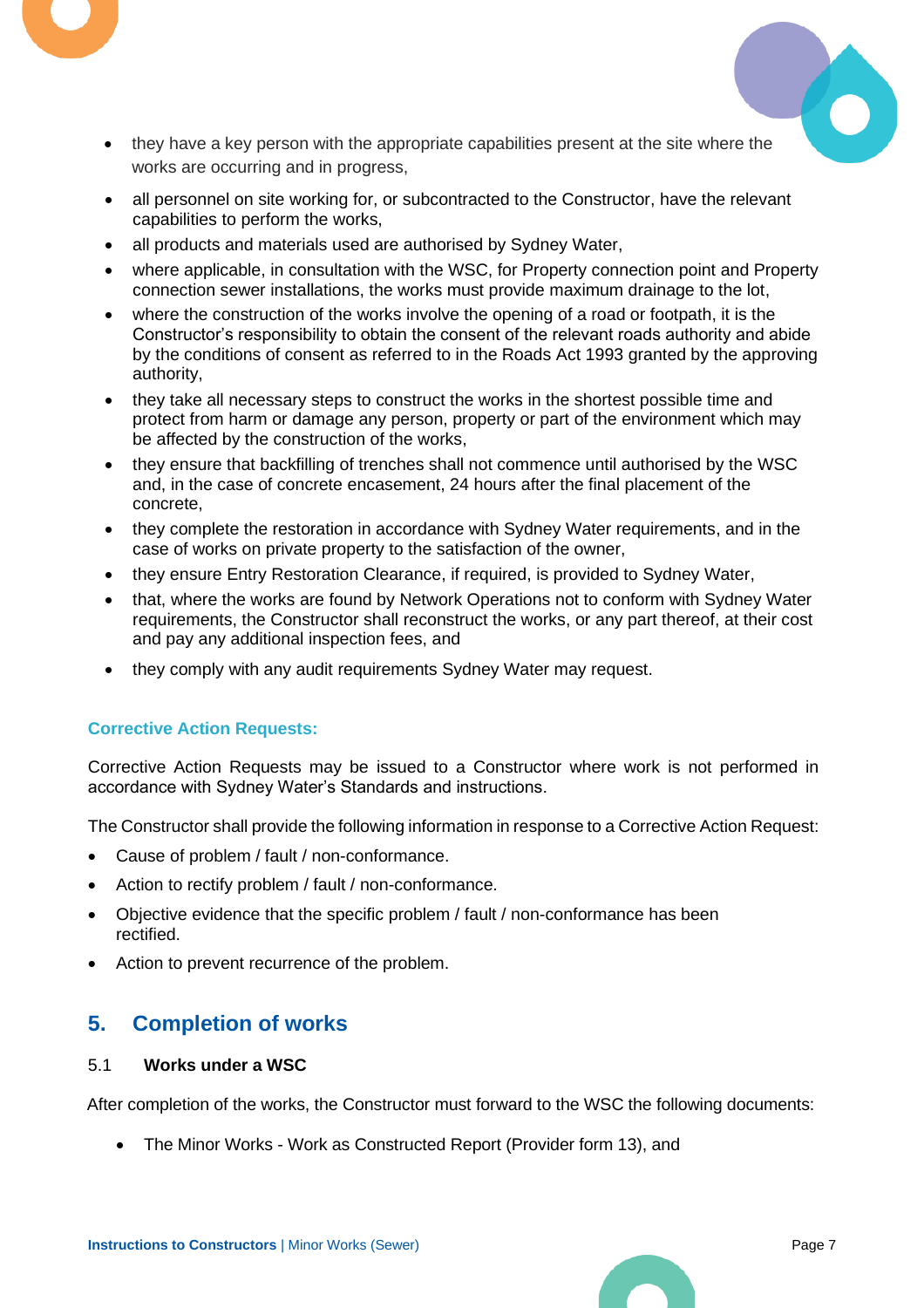

• The marked-up service location print (Hydra plot).

#### 5.2 **Works under Sydney Water Tap in®**

The above documentation must be emailed within five (5) working days of the completion of works to [GIS-SERVICES@sydneywater.com.au.](mailto:GIS-SERVICES@sydneywater.com.au)

Restoration must be made in accordance with the Sydney Water's Standards and instructions. An Entry Restoration Clearance, if required, is to be provided to Sydney Water.

## <span id="page-8-0"></span>**6. Supporting documents**

Documents relevant to a Constructor Minor Works (sewer) responsibilities or activities are:

- *Technical Requirements and Work Instructions for Minor Works (sewer)*
- Provider form 04A- Permission to Enter (Owner)
- Provider form 04B- Permission to Enter (Tenant)
- Provider form 08D Construction Commencement Notice
- Provider form 09 Entry Restoration Clearance
- Provider form 13 Minor Works Work As Constructed Report
- Provider form 23 Provider Capability Checklist Constructor
- Generic Asset Hazards At Point of Connection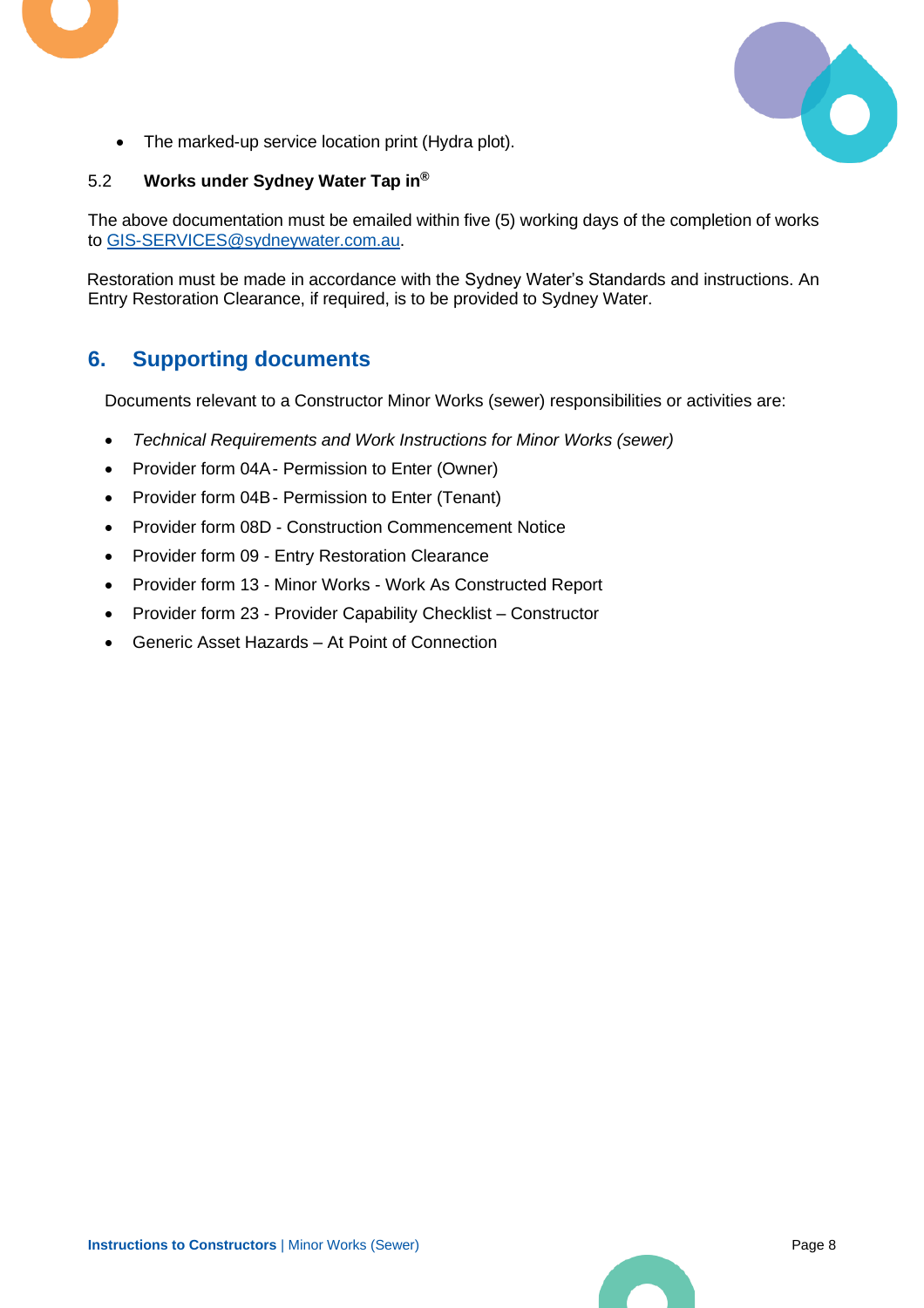

## <span id="page-9-0"></span>**7. Revision control chart**

| <b>Version</b><br>number | <b>Date revised</b>        | <b>Brief description of change</b>                                                                                                                                                                                  |
|--------------------------|----------------------------|---------------------------------------------------------------------------------------------------------------------------------------------------------------------------------------------------------------------|
| 15                       | October 2021               | Transfer to new template, update to the timing of audits<br>by the Network Operations team as well as clarifications<br>of this and general formatting / updates in line with new<br>templates and web/email links. |
| 14                       | November 2016              | Update CCN advice - SW Connect and Tap in                                                                                                                                                                           |
| 13                       | November 2015 (B Hansard)  | Updates only substituting Sydney Water Tap in™ for<br><b>Quick Check</b>                                                                                                                                            |
| 12                       | October 2015<br>(L Salli)  | Update scope in relation to update to Technical<br>Specification and Work Instructions for Minor Works<br>(sewer).                                                                                                  |
| 11                       | 29 April 2014 (J<br>Perry) | Update Section 4. Works in Progress - to specify<br>required documents on site<br>Change references to Developer Works Team<br>to Asset Inspection Services team<br>Non case CAR information removed                |
| 10                       | 21 August 2013 (J Perry)   | Add mandatory reporting of unauthorised works note in<br>Section 2.<br>Add advice and definition of unauthorised works in<br>Section 3.                                                                             |
| 09                       | 1 July 2013                | Update information under scope of Minor Works in<br>section 1 and audit for Quick Check applications. Add<br>attachment 1.                                                                                          |
| 08                       | November 2012              | Update Permission to Enter form instruction in section 2<br>and Provider form references throughout.                                                                                                                |

 $\blacksquare$